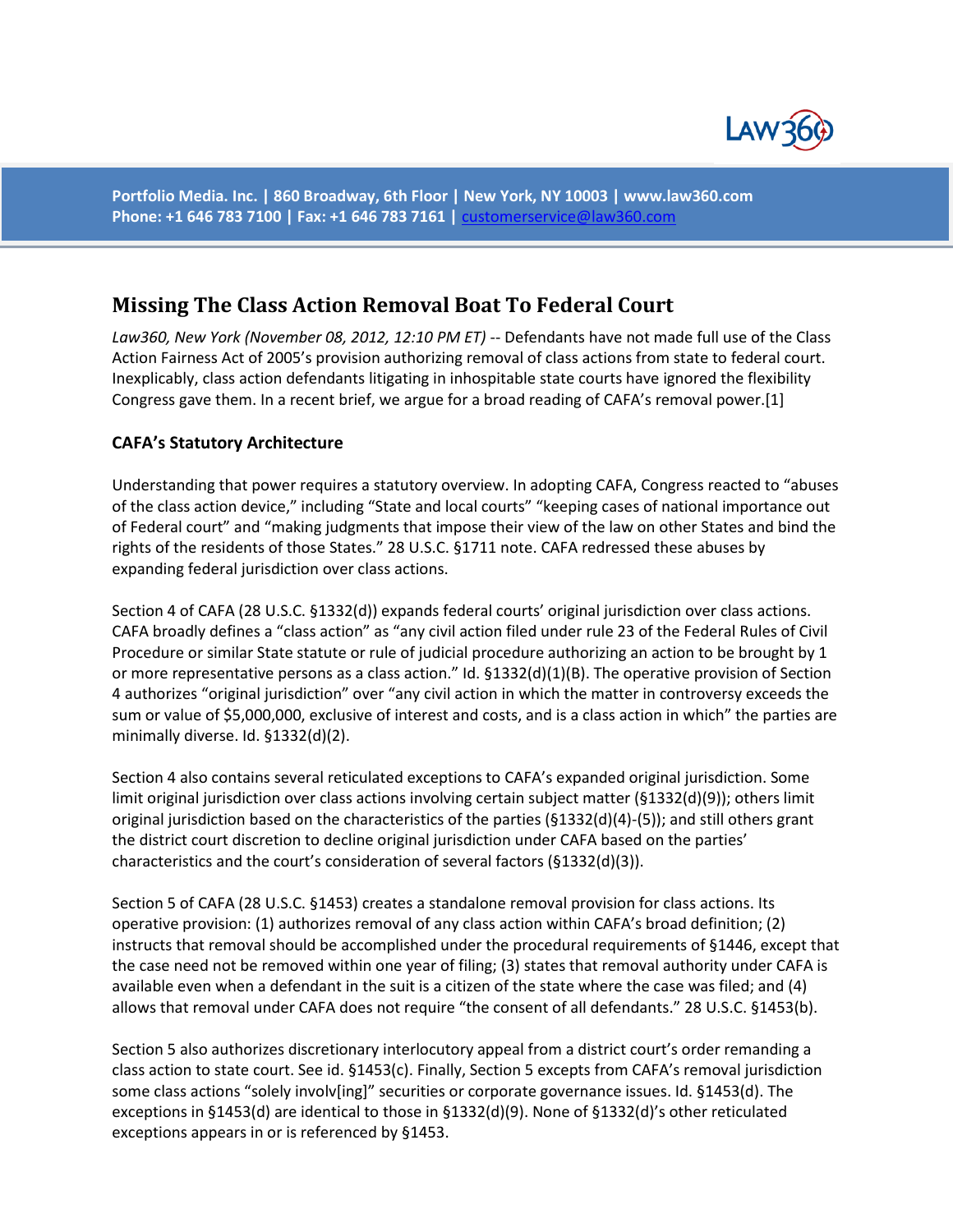## **The Plain-Text Reading of CAFA's Removal Provision**

CAFA thus codifies two distinct expansions of federal jurisdiction over class actions: Section 4 (§1332(d)) enlarges original jurisdiction to include most class actions with minimal diversity, 100 claimants, and \$5,000,000 in controversy; Section 5 (§1453) creates an independent basis of removal for most class actions filed in state courts.

These provisions work in parallel, but they are not identical in scope. CAFA's removal-jurisdiction provision is broader than its original-jurisdiction provision. Congress created this asymmetry by establishing prerequisites to a federal court's exercise of original jurisdiction — including the requirements that a class action must involve an aggregate of 100 claimants and more than \$5,000,000 — but omitting those requirements from the removal provision. Compare id. §1332(d)(2), (d)(5)(B) with §1453(a)-(b).

It follows that a class action need not have 100 claimants or \$5,000,000 in controversy to fall within a federal court's removal jurisdiction. As long as a class action satisfies the constitutional requirements for federal jurisdiction, see U.S. Const., art. III, §2, cl. 1, and does not meet any enumerated exception to CAFA's removal provision, see 28 U.S.C. §1453(d), a federal court has subject-matter jurisdiction over the case (assuming it was removed in accordance with congressionally prescribed procedures).

Nonetheless, lower courts have consistently assumed that the criteria for original jurisdiction under §1332(d) should be transposed onto discussions of removal jurisdiction under §1453.[2] They have done so without explaining the basis for that transposition or acknowledging that their assumptions contravene CAFA's text. We have not been able to locate even one instance in which a federal appellate court has offered a reasoned explanation for abandoning the statutory text to read §1332(d)'s amountin-controversy or numerosity requirements into §1453.

As suggested by the courts' apparent silence, there is no basis for transposing the requirements set out in §§1332(d)(2) and (d)(5) onto §1453. The best reading of §1453 is as a broad authorization of federal removal jurisdiction over class actions in which the parties are minimally diverse.

### **In Support of the Plain-Text Reading**

The broad reading of 1453 finds support beyond the statute's plain text. The structure of CAFA's provisions and how they interact buttresses this reading, as do Supreme Court guidance on statutory interpretation and analogous removal statutes elsewhere in Title 28.

First, §1453(b) does not mention the original-jurisdiction requirements that a class action involve an aggregate \$5,000,000 in controversy (§1332(d)(2)) and 100 class members (§1332(d)(5)(B)). Nor does it limit removal to class actions within original jurisdiction, which would necessarily invoke the restrictions of §§1332(d)(2)-(10).

Moreover, Congress's repetition in §1453(d) of the exceptions contained in §1332(d)(9) and the omission of even a reference to the other substantive provisions of §1332(d) constitute "strong evidence that Congress did not intend" to impose upon the exercise of CAFA's removal jurisdiction additional requirements "that it simply forgot to incorporate expressly." Great-West Life & Annuity Ins. Co. v. Knudson, 534 U.S. 204, 209 (2002) (internal quotation marks omitted).

Importing wholesale the substantive requirements of §1332(d) into §1453 — as many federal courts appear to have done sub silentio  $-$  would render  $\S 1453(d)$  a pointless redundancy. Implicitly incorporating the full text of §1332(d) into §1453(b) means that the limited exclusions from removal jurisdiction contained in §1453(d) would appear in §1453 twice — once in §1453(b) as a result of importing §1332(d)(9) and again, identically, in §1453(d).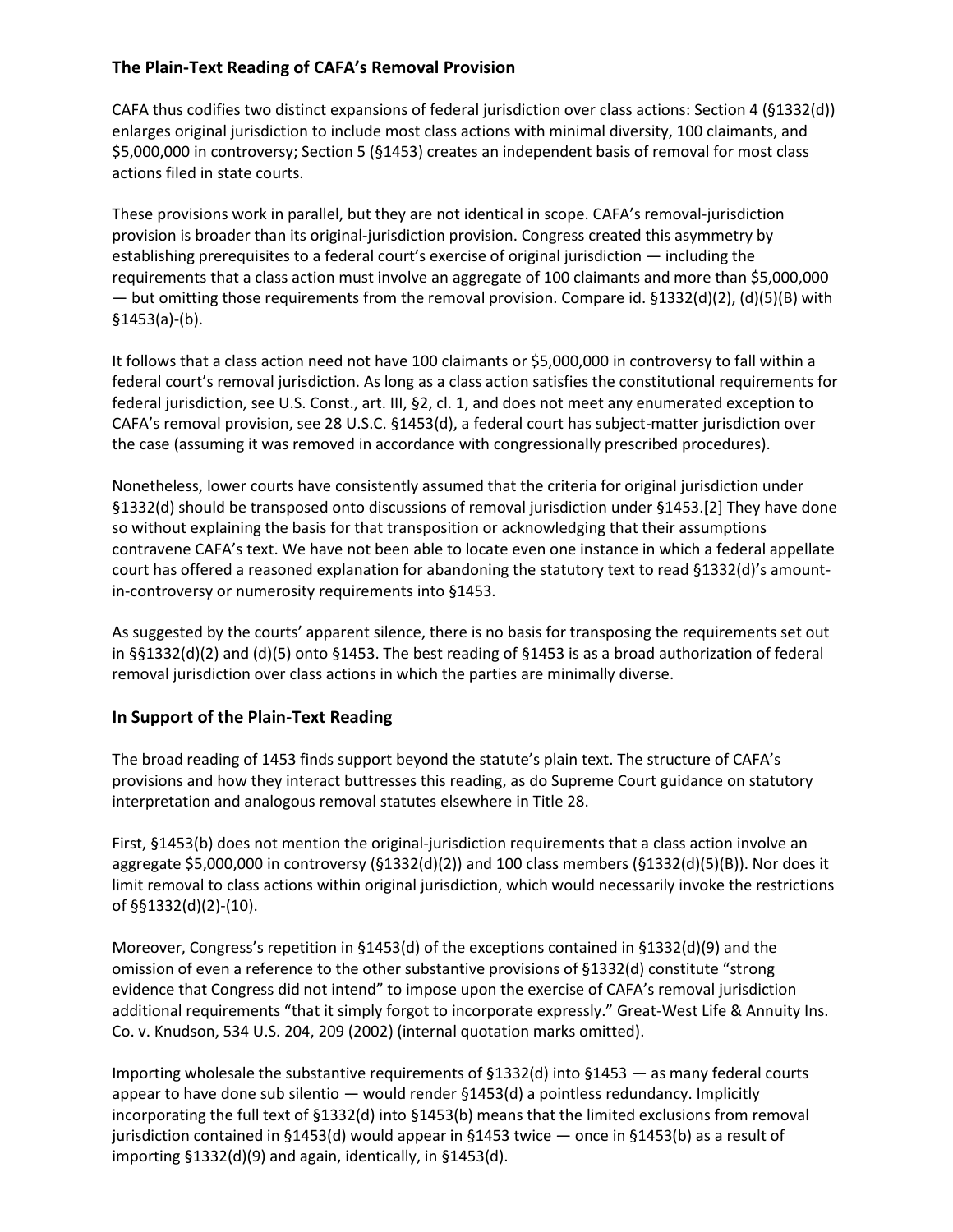Reading §1453(b) in a way that renders §1453(d) redundant violates the "cardinal principle of statutory construction that a statute ought, upon the whole, to be so construed that, if it can be prevented, no clause, sentence, or word shall be superfluous, void, or insignificant." TRW Inc. v. Andrews, 534 U.S. 19, 31 (2001) (internal quotation marks omitted).

Second, precedent also counsels that CAFA's plain language controls. In Exxon Mobil Corp. v. Allapattah Services Inc., 545 U.S. 546 (2005), the Supreme Court considered the scope of the federal supplemental jurisdiction statute, 28 U.S.C. §1367. The court instructed that federal courts "must not give jurisdictional statutes a more expansive interpretation than their text warrants." Allapattah, 545 U.S. at 558.

But, the court cautioned, "it is just as important not to adopt an artificial construction that is narrower than what the text provides." Id. Jurisdictional statutes, like all others, should be construed in accordance with the court's consistent guidance that "all [statutory] inquiries must begin[] with the language of the statute itself." United States v. Ron Pair Enters. Inc., 489 U.S. 235, 241 (1989). The text of §1453 authorizes broad removal jurisdiction, and there is no reason for federal courts to adopt an artificial construction that is narrower than what the text provides." Allapattah, 545 U.S. at 558.

Finally, §1453 is consistent with other federal removal statutes. Although the general removal statute, applies only to a "civil action brought in a State court of which the district courts of the United States have original jurisdiction," 28 U.S.C. §1441(a), several other removal statutes authorize removal of cases that could not have been filed initially in federal court. For example, Congress has provided federal officers a broad removal right in suits involving actions taken under color of their office. See id. §1442.

The right of removal under that provision is "absolute," "regardless of whether the suit could originally have been brought in a federal court." Willingham v. Morgan, 395 U.S. 402, 406 (1969). The same is true under §1442a, which provides a parallel right of removal for members of the United States armed forces; §1443, which authorizes removal to federal court of state civil or criminal proceedings that would necessarily deny the defendant civil rights guaranteed by law; and §1444, which allows the United States to remove quiet title actions. Interpreting §1453 by its plain text is harmonious with these other specific removal provisions.

#### **Unavailing Objections to the Plain-Text Reading**

Three predictable objections to reading §1453 according to its plain text are unavailing. Neither the text of §1332(d) nor the canon of constitutional avoidance supports imposing the provisions of 1332(d) upon §1453, nor reading §1453 by its plain text yield absurd results.

First, no references to removal in §1332(d) limit §1453's breadth. While §1453 contains no reference to the substantive provisions of §1332(d), two of those provisions mention §1453. The first reference appears in §1332(d)(10), which relates to the citizenship of unincorporated associations and does not limit removal. The second appears in §1332(d)(11), which extends federal jurisdiction under CAFA to "mass actions," cases that are not class actions but "in which monetary relief claims of 100 or more persons are proposed to be tried jointly on the grounds that the plaintiffs' claims involve common questions of law or fact." Id. §1332(d)(11)(B)(i).

The mass-action provision complements §1453 by specifying that a mass action satisfying §1332(d)(2)- (d)(10) "shall be deemed to be a class action" and therefore "removable" under §1453. In the absence of §1332(d)(11), such cases would not be removable under §1453, which does not mention mass actions. The express requirement that mass actions meet the strictures of §§1332(d)(2)-(10) does not imply a parallel obligation for class actions; if anything, it highlights the absence of any analogous limitation on removing class actions under §1453.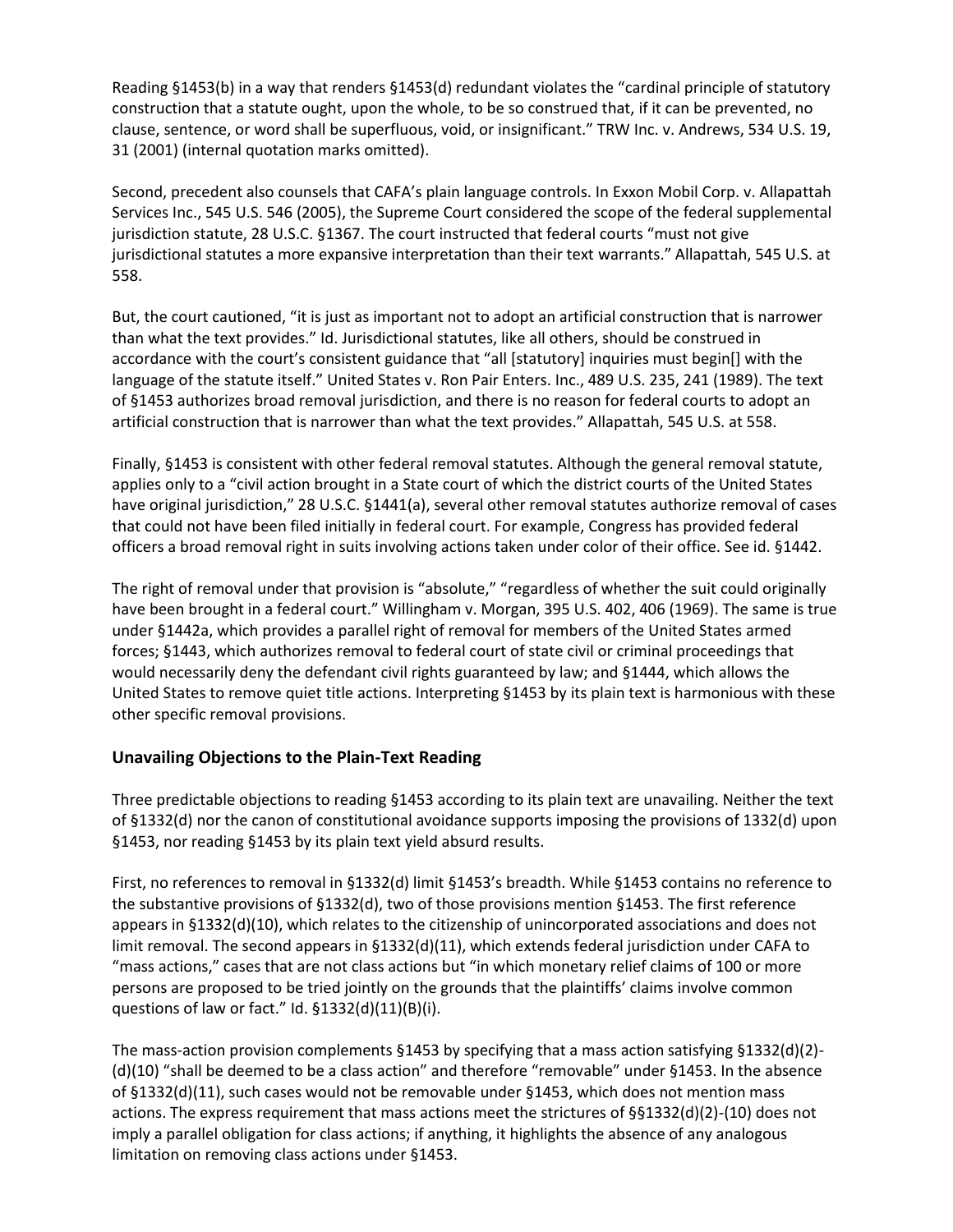Second, constitutional-avoidance considerations provide no reason for extending all of the §1332(d) limits into §1453. Under the canon of constitutional avoidance, courts "are obligated to construe the statute to avoid constitutional problems if it is fairly possible to do so." Boumediene v. Bush, 553 U.S. 723, 787 (2008) (internal quotation marks omitted).

A requirement of minimal diversity should arguably be read into §1453 under the canon of constitutional avoidance. While §1453 authorizes federal courts to exercise removal jurisdiction over class action suits beyond the reach of their original jurisdiction, "Congress may not expand the jurisdiction of the federal courts beyond the bounds established by the Constitution," Verlinden B.V. v. Cent. Bank of Nigeria, 461 U.S. 480, 491 (1983). Article III's fundamental limits on federal jurisdiction still apply, but those fundamental limits require only minimal diversity.

This court has long held that the "complete diversity requirement is based on the diversity statute, not Article III," Newman-Green Inc. v. Alfonzo-Larrain, 490 U.S. 826, 829 n.1 (1989), and that "Article III poses no obstacle to the legislative extension of federal jurisdiction, founded on diversity, so long as any two adverse parties are not co-citizens," State Farm Fire & Cas. Co. v. Tashire, 386 U.S. 523, 531 (1967). Moreover, amount-in-controversy requirements for diversity jurisdiction are also purely statutory creations. See, e.g., Arbaugh v. Y&H Corp., 546 U.S. 500, 514-15 (2006).

Avoidance considerations, however, do not license rewriting other aspects of CAFA where no potential constitutional concern exists. Other than a requirement of minimal diversity, therefore, there is no avoidance-based justification for imposing upon §1453 the substantive requirements of §1332(d), including either the amount-in-controversy requirement or the numerosity requirement.[3]

Finally, reading CAFA's removal provision according to its terms does not produce absurd results. "It is well established that when the statute's language is plain, the sole function of the court — at least where the disposition required by the text is not absurd  $-$  is to enforce it according to its terms." Lamie v. U.S. Tr., 540 U.S. 526, 534 (2004) (internal quotation marks omitted). Extending removal jurisdiction to cases not subject to original jurisdiction merely makes some class actions triable in federal court at the sole option of the defendant. Several removal provisions reflect a policy of allowing only defendants to choose a federal forum for certain litigation.

Congress had particularly good reasons for making such a choice as to class actions. In crafting CAFA, Congress reacted to "abuses of the class action device," 28 U.S.C. §1711 note, and "sought to check what it considered to be the overreadiness of some state courts to certify class actions," Shady Grove Orthopedic Assocs. PA v. Allstate Ins. Co., 130 S. Ct. 1431, 1473 (2010) (Ginsburg, J., dissenting).

Congress responded to abuses that distorted the class action device in plaintiffs' favor by giving defendants recourse to a neutral federal forum, even in cases plaintiffs could not have filed in federal court themselves. Congress reasonably addressed complaints that some state courts treat class action defendants unfairly by authorizing removal to federal court of any class action within the scope of Article III. Congress's solution is not the only conceivable solution, but it is not so unreasonable to justify ignoring the statutory text.